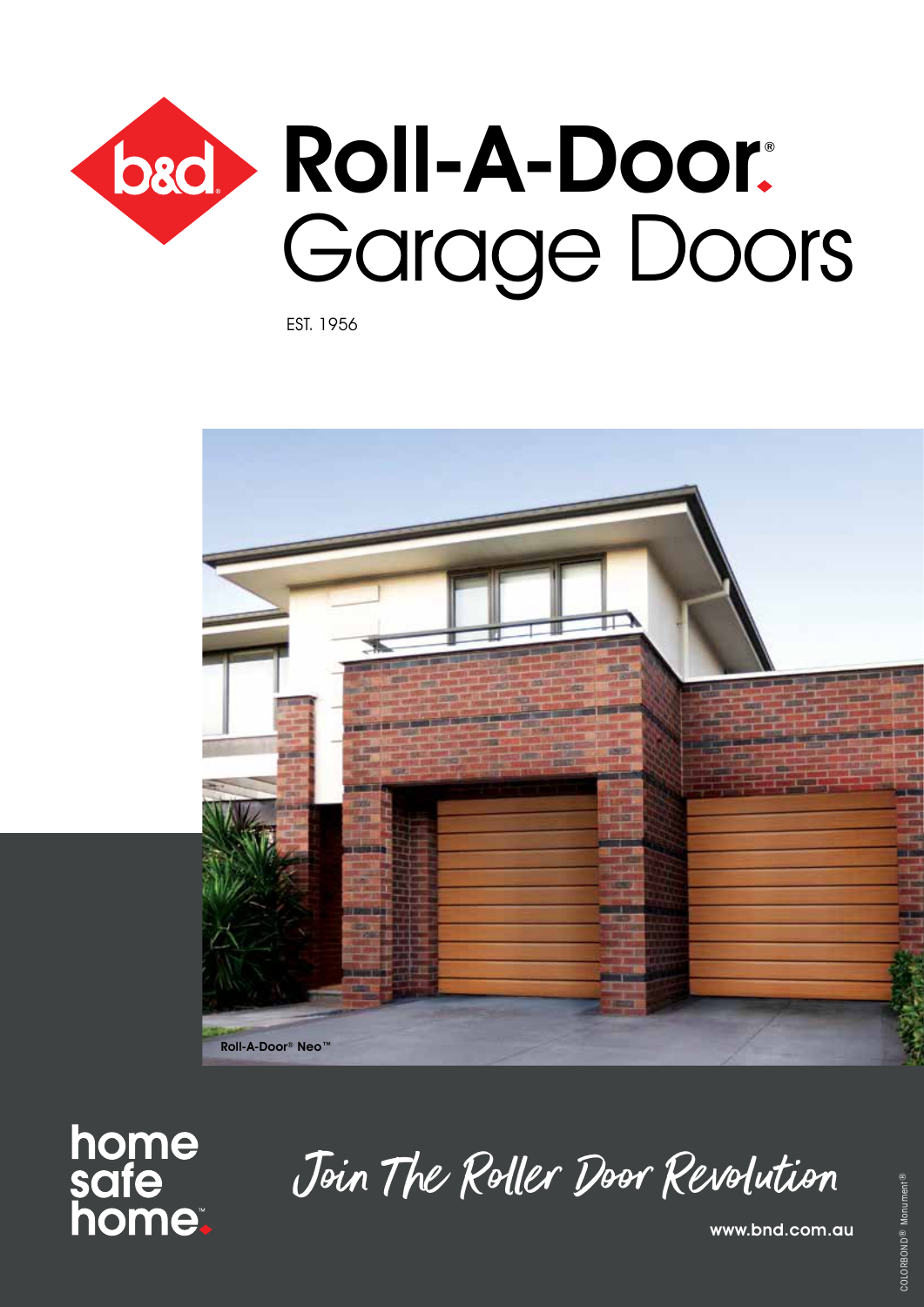



## **NEW**



Our revolutionary new Neo™ Roll-A-Door® provides the convenience of a roller door with the look of our most popular sectional door. This is a brand new look for Roll-A-Door® and combines years of research and testing to achieve a unique, winning formula. Includes Weatherseal with deep cushioning helping to restrict entry of water and leaves. Springs are tested to 30,000 open and close cycles. Each Roll-A-Door® NEO™ comes with a B&D® Controll-A-Door® Power Drive® RDO-1V4 automatic opener.

Single and double roller doors featuring our best-selling tried and tested Squareline profile to suit a range of home styles. Using a special 'mini groove' design ensures smooth operation and protection for the door's paint finish (available on selected sizes). Our double garage Squareline® model (R3W) has a 0.5mm curtain thickness. Includes Weatherseal with deep cushioning helping to restrict entry of water and leaves. Springs are tested to 30,000 open and close cycles.

**FEATURED COLOUR: JAPAN CHERRY**

**FEATURED COLOUR:**



**FEATURED COLOUR: DOVER WHITE (SINGLE GARAGE)**



COLORBOND® Dune®

Neo™ Profile:

Squareline® Profile:

**revolutionary new B&D® design**

16mm

180mm

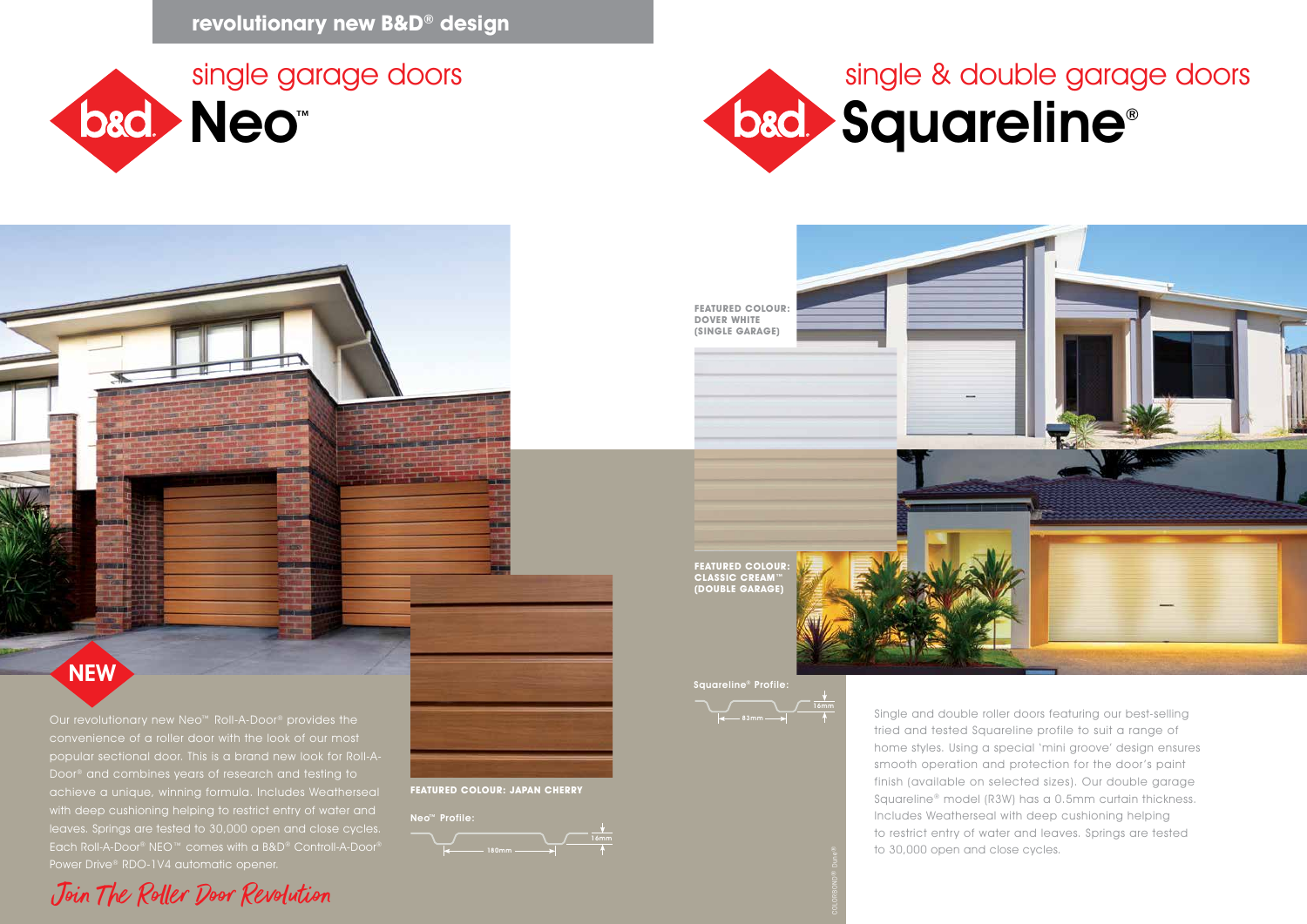

**Communication** 



# bad On trend exterior colour options

The Traditional profile features a deeper, rounded and more rigid curtain shape. This is particularly suitable for high usage applications and where an extra strong door is required. Our Traditional profile Wideline™ door (R2W) has a 0.5mm curtain thickness. Includes Weatherseal with deep cushioning helping to restrict entry of water and leaves. Springs are tested to 30,000 open and close cycles.

The COLORBOND® and Timber Coat™ steel colours shown here have been reproduced to represent actual product colours as accurately as possible. However, we recommend checking your chosen colour against an actual sample of the product before purchasing as varying light conditions and<br>Ilmitations of the printing process may affect colour tones. COLORBOND® and ® colo

**FEATURED COLOUR: SURFMIST**

# COLORBOND® Woodland Grey®



CLASSIC CRE

Colorb







| Öno                  | DOVER WHITE^     | <b>SURFMIST®</b>  |
|----------------------|------------------|-------------------|
| AM™                  | SHALE GREY™      | <b>PAPERBARK®</b> |
| $\overline{)}$       | DUNE®            |                   |
| Joc                  | <b>MONUMENT®</b> | WOODLAND GREY®    |
| IUTWOOD <sup>^</sup> | GOLDEN OAK^      |                   |

HICKORY NUTWOOD^

For a full range of colour options visit bnd.com.au

Traditional Profile:

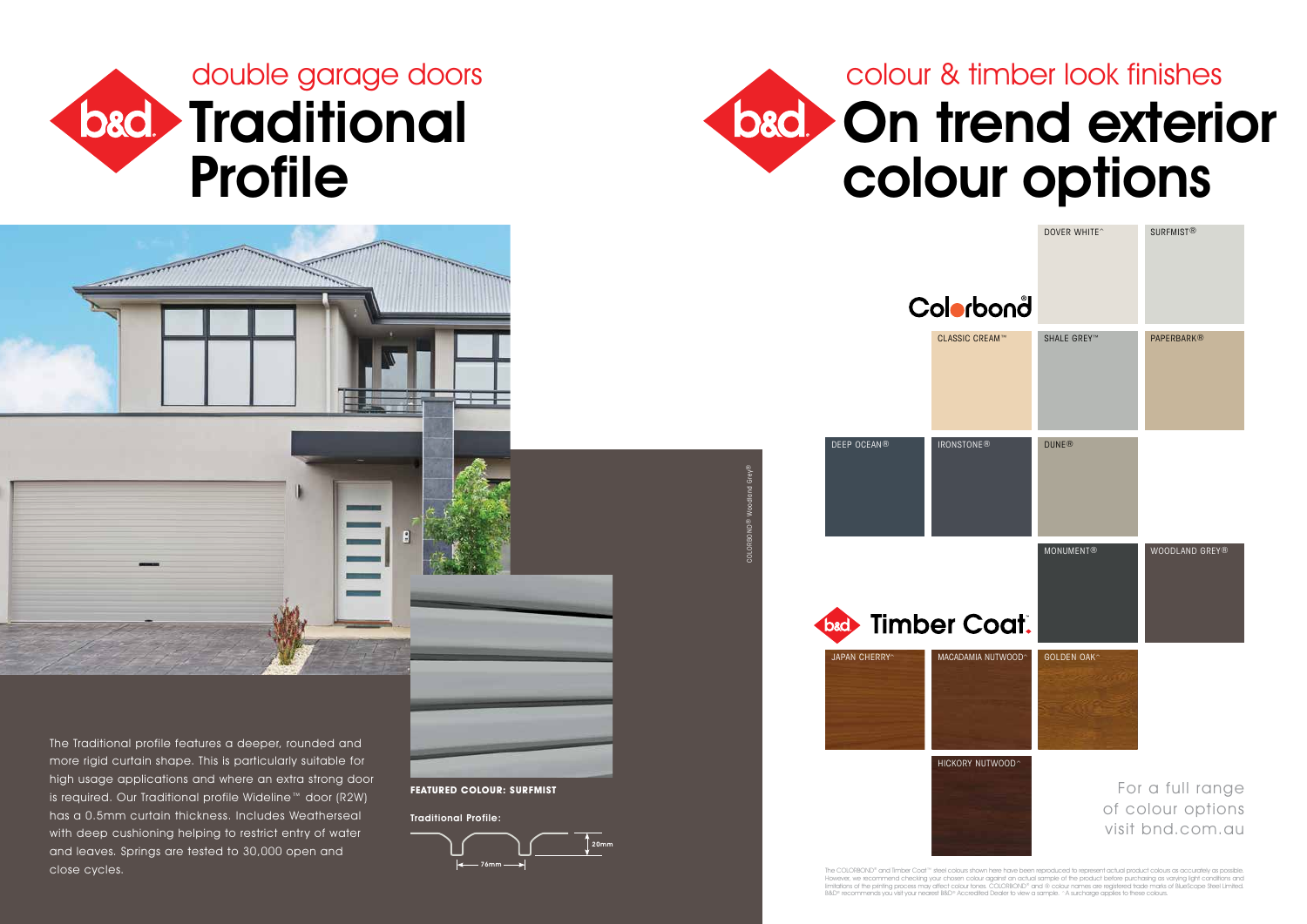## Choose a Roll-A-Door® size

Single\* or double car garage. **\*Neo™ is only available in single size.**

### Automate your Roll-A-Door® by adding a B&D® opener\*

Power Drive® has the power and the smarts to effortlessly operate your rolling door. When coupled with a genuine B&D® Controll-A-Door® opener and registered online, your B&D® Roll-A-Door® is eligible for our 10 Year Total Confidence Warranty.<sup>+</sup>

### **We recommend B&D® Controll-A-Door® Power Drive®**

As standard, we provide a 7 year warranty<sup>t</sup> on the steel curtain on B&D® Roll-A-Door®.



Select a colour or finish from our range of on-trend exterior options to complement your façade. We've selected a best selling range of colours and timber looks. For a full range of options, check out our website: www.bnd.com.au

We've made it easy for you to create your new custom B&D® Garage Door.

Follow our step by step guide to create your own B&D® Roll-A-Door® that will complement your home.

### **Effortless** opening

Lasting style

B&D's unique 'brake press' production process creates a stunning look that will stand the test of time.



These seals fill gaps around your door impeding the progress of burning embers (and dust, sand and leaves) into your garage. This is very important if your garage is used as a living area.



### High Wind Roll-A-Door®

# b&d > Roll-A-Door create your new custom





Our High Wind Roll-A-Door® provides added strength, security and protection ensuring your door is held captive in the door track during high wind situations. Suitable for all applications, they are compliant with National Construction Code High Wind Requirements.





Smooth, quiet



### Select a colour or finish that complements your façade **2**

operation Our Nylofelt running strips deliver smooth, quiet operation.



Wireless safety beams

If you have young children or pets, safety beams provide added safety and security. If the beam is broken while the door is closing it will automatically stop and reverse.



All Roll-A-Door® Neo™doors are complemented by our B&D® Controll-A-Door® Power Drive® RDO-1V4 automatic opener.



### Smart door solutions

Turn your Roll-A-Door® into a Smart Door. Smart Door Solutions introduce technology allowing you to remotely monitor and control your garage door whether you are at home or away from home, right from your smart phone\*.

# Features & Benefits

# Premium Upgrades

\*B&D® Power Drive® RDO-1V4 comes included with Neo™. +Terms & Conditions apply. See website for details.

\*Subject to cellular and WIFI connection and availability. Note - Kit includes Smart Hub & accessories. Phone not included. † 7 Year warranty on steel door curtain covers steel cracking and lock seam failure and associated labour. Warranty on surface coatings, locking mechanism and all other components is 12 months. Terms & Conditions apply. See website for details.





**1**

# DOVER WHITE^